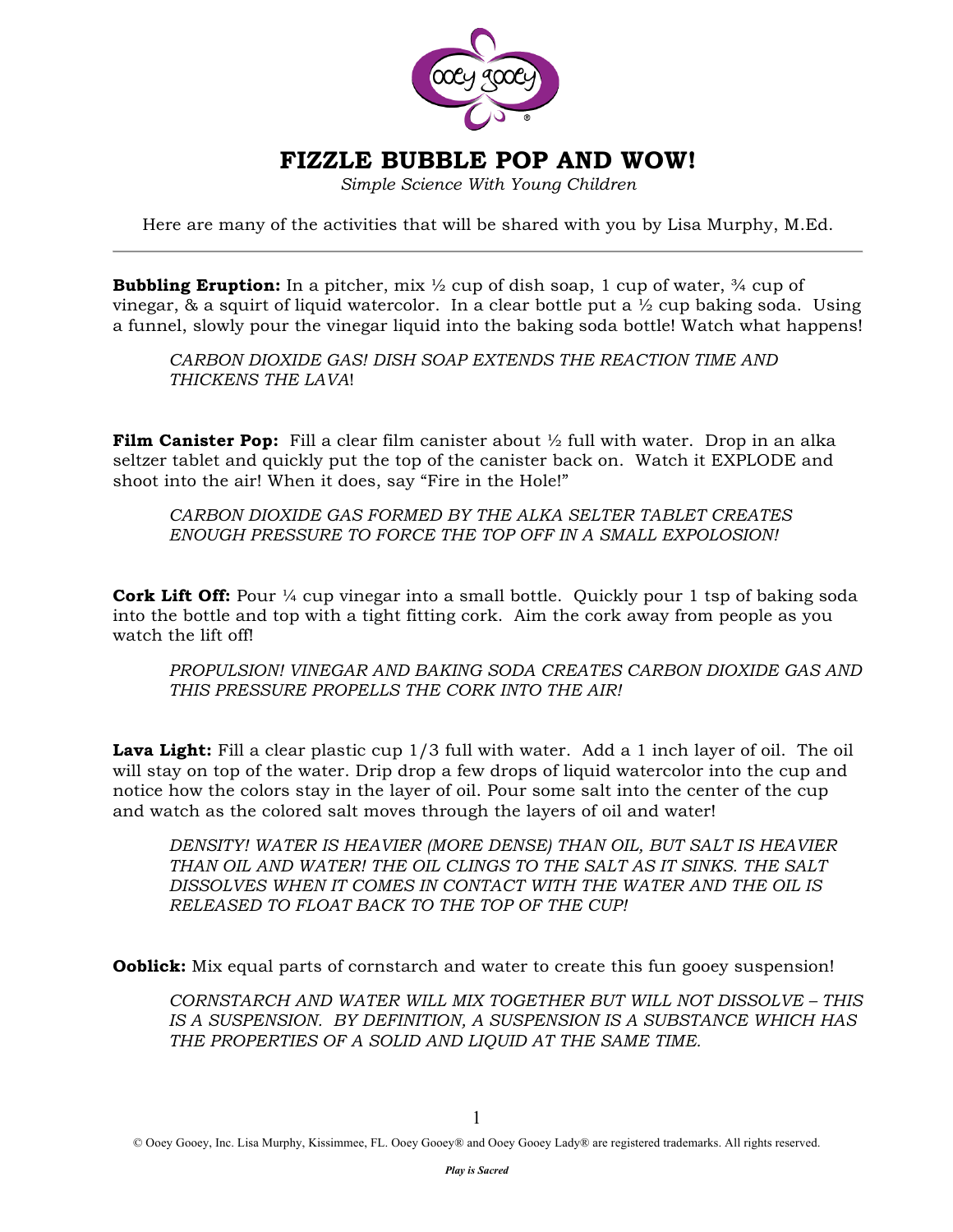**Rainbow Layers:** In a clear plastic cup pour a layer of each of the following liquids: colored green water, blue dish soap, cooking oil and some pink shampoo. Watch as the layers separate out into the same pattern no matter which order you poured them into the cup!

*DENSITY! ALL OF THE INGREDIENTS ARE OF A VARYING DENSITY. HEAVIEST (MORE DENSE) LIQUIDS WILL FALL TO THE BOTTOM AND THE LIGHTEST (LESS DENSE) WILL ALWAYS FLOAT ON THE TOP!*

**Strength Test:** Hold a raw egg over a bucket (just incase). Place the egg in the palm of your hand and wrap your fingers around the egg. Squeeze it as hard as you can! What happens?

*WHEN WE CRACK AN EGG WE TAP IT ON THE CORNER OF SOMETHING TO GET IT TO BREAK. HOWEVER, WHEN YOU SQUEEZE AN EGG IN THE MANNER STATED ABOVE, THE FORCE AND PRESSURE OF YOUR SQUEEZE IS BEING SPREAD OVER THE WHOLE SURFACE OF THE SHELL AND THEREFORE, IT DOESN'T BREAK!*

**Best Bubble Solution:** The formula is 6 cups water to 2 cups dish soap. Simple and easy! Try blowing bubbles with any or all of the following: tp rolls, berry baskets, 6-pack rings, PVC pipes with some cheesecloth on the end, even your hands!

*BUBBLES ARE THE BEST EXAMPLE OF SURFACE TENSION! SURFACE TENSION CAUSES THE SURFACE OF A LIQUID TO PULL TOGETHER AND CREATE A "SKIN" ON THE SURFACE OF THE LIQUID. BUBBLES ARE ACTUALLY THIN BALLS OF LIQUID THAT HAVE AIR TAPPED IN THE CENTER AND ARE HELD TOGETHER VIA SURFACE TENSION* 

**Coffee Filter Science:** Using a black marker, draw a big dot in the center of the coffee filter. Fold it over (three times) to make a triangle. Now place the colored tip of the triangle into a small baby food jar that has some water in the bottom. Watch the water flow up the coffee filter and see how the colors separate!

*COFFEE FILTERS ARE VERY ABSORBANT AND WATER TRAVELS VERY QUICKLY THROUGH THEM. BLACK MARKERS ARE MADE UP OF MANY PIGMENTS. THE FILTER SOAKED UP THE WATER AND CARRIED THE INK PIGMENTS WITH IT. COLORED PIGMENTS ALL HAVE DIFFERENT RATES OF SOLUABILILTY SO THE VARIOUS COLORS WHICH "MAKE UP" BLACK SEPERATE OUT AND BECOME VISABLE AT DIFFERENT POINTS ON THE FILTER!*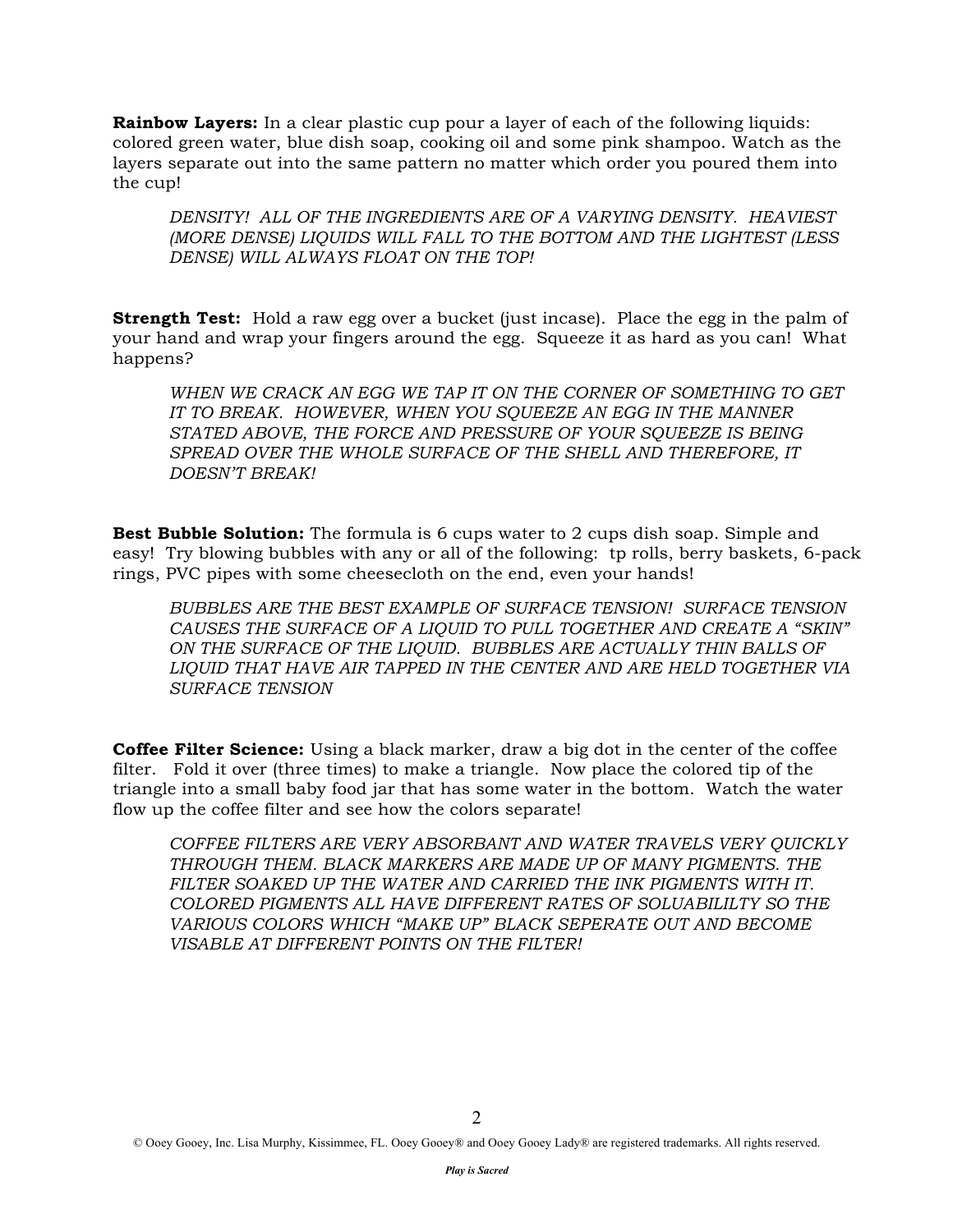**Magic Touch Bags:** In a large Ziploc bag combine: 5 TBS of cornstarch, ½ cup of water and a few drops of liquid watercolor. Mix it all together. Now add ½ cup of oil, reseal the bag and lay flat on a table for touch exploration! I like to tape it to the table so it stays in one place!

*OIL, WATER AND CORNSTARCH WILL MIX AND SEPARATE, THEY WILL NOT STAY TOGETHER. ESSENTIALLY THIS IS ANOTHER EXAMPLE OF A SUSPENSION – HAVING THE PROPERTIES OF A SOLID AND A LIQUID AT THE SAME TIME.* 

#### **NEW AND IMPROVED FLUBBER RECIPE**

- 1. Mix 2 cups water and 1 cup of glue in a big bowl.
- 2. Add a squirt of liquid water color and then stir it up.
- 3. In a separate small bowl mix together: 2 cups water and 4 TBS Borax.
- *4.* After it's completely dissolved, pour the Borax mixture *slowly and a little at a time* into the glue and water mixture. Pour a little, mix it a little, pour a little, mix a little. Mix with your hands or a sturdy wooden spoon. As you mix, it will become a flubber ball! *NOTE: You might NOT need to use all this Borax Solution!!!!!*
- 5. Store it in an airtight container or ziploc for a few weeks. When it begins to flick apart or when it gets too hard, it is time to make a new batch! Play with it, explore it, try to get it to blow a bubble with a straw! Watch it stretch as you hold it!
- 6. Vinegar takes it out of clothes, carpet and fabric. Mayo will take it out of hair!

**Exploding Colors:** Pour a layer of evaporated milk on the bottom of a pie tin. Drip drop some food colors into the milk. Now dip a toothpick into some dish soap (I like Dawn) and touch the soapy toothpick into the center of the drop of color! WOW!

*WHEN THE SOAP TOUCHES THE MILK IT BREAKS THE SURFACE TENSION! THIS ALLOWS THE COLOR DROPLETS TO BE INSTANTLY DISPERSED THROUGHOUT THE LIQUID.*

**Paper Holds Water:** Fill a paper cup about  $\frac{1}{2}$  way with water. Cover it with a 3x5 card. Press to make a seal. Now, as 1 hand holds the bottom of the cup and 1 hand holds the paper, turn the cup upside down! The paper will seal the water inside the cup!

*THERE IS MORE AIR PRESSURE OUTSIDE OF THE CUP THAN INSIDE THE CUP, SO EVEN WHEN UPSIDE DOWN THE WATER WILL REMAIN IN THE CUP!*

**Balloon Blow Up:** Put 1-tsp baking soda into a balloon. Pour 1/4 cup of vinegar into a 10-oz. bottle. Now attach the balloon to mouth of bottle… the baking soda in the balloon will slowly fall into the vinegar at the bottom of the bottle! Amazing!

*THE CARBON DIOXIDE GAS RISES AND INFLATES THE BALLOON!*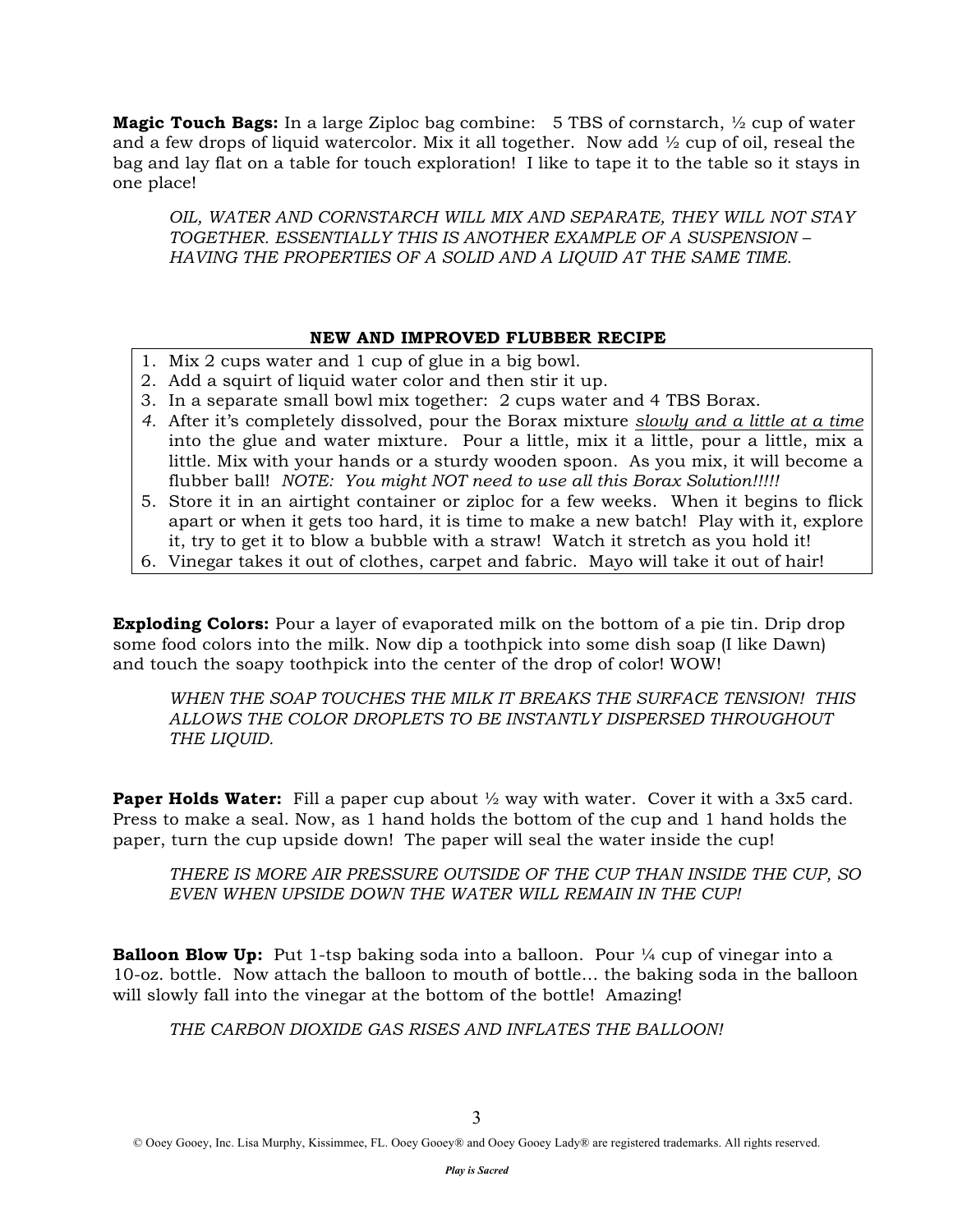**T-Shirt Science:** You will need rubbing alcohol, sharpie markers, T-shirts, canisters and rubber bands. Draw on the shirts with the markers and drip drop rubbing alcohol over the designs to watch the patterns emerge!

THIS IS A LESSON IN SOLUBILITY, COLOR MIXING AND THE MOVEMENT OF *MOLECULES. PERMANENT MARKERS ARE NOT SOLUABLE IN WATER, BUT THEY ARE IN RUBBING ALCOHOL! RUBBING ALCOHOL ACTS AS A SOLVENT AND MOVES THE INK THROUGH THE FABRIC.*

**Getting the Egg in the Glass:** You need the following: a plastic cup, water (to weigh the cup down & to catch the egg!), toilet paper tube, raw eggs (or a small ball), and a pie tin. Put the pie tin on top of the cup. Stand the TP tube in the center of the pie tin and put the raw egg (or ball) on top of the TP tube. Hold the cup with your non-dominant hand to keep it in place, then with your other hand SMACK the pie tin. Your hand will knock the pie tin out from under the TP tube, the TP tube will fly off and the egg (or ball) will drop into the cup of water.

*INERTIA! PHYSICS! YOUR HAND ACTS AS AN EXTERNAL FORCE WHICH CAUSES*  THE PIE TIN AND TP TUBE TO MOVE. HOWEVER, THE EGG IS AT REST AND *STAYS AT REST – IT JUST FALLS DOWN INTO THE CUP OF WATER WHILE THE PIE TIN AND TP TUBE FLY OFF THE TABLE!*

| 3x5 index cards      | Cups                 | Pie tins        |
|----------------------|----------------------|-----------------|
| Alka Seltzer tablets | Curling ribbons      | Pink shampoo    |
| Baby food jars       | Dish soap            | Pipettes        |
| Baking soda          | Evaporated milk      | Raw eggs        |
| <b>Balloons</b>      | Film canister        | Rubbing alcohol |
| Black markers        | Food coloring        | Salt            |
| <b>Bottles</b>       | Funnels              | Pepper          |
| <b>Bowls</b>         | Gallon sized baggies | Sensory tubs    |
| <b>Broom</b>         | Handkerchief         | Sharpie markers |
| Candles              | Hardboiled eggs      | Toothpicks      |
| Coffee filters       | Liquid watercolors   | TP tubes        |
| Cooking oil          | Matches              | Vinegar         |
| Cork                 | Measuring cups       | Water           |
| Cornstarch           | Measuring spoons     | Wooden spoons   |
| Cotton t-shirts      | Newspaper            |                 |
|                      |                      |                 |

### **Things you need to do many of these suggested activities:**

## Want more? Check out Lisa's book of the same title: *Fizzle Bubble Pop and WOW! Simple science for young children!*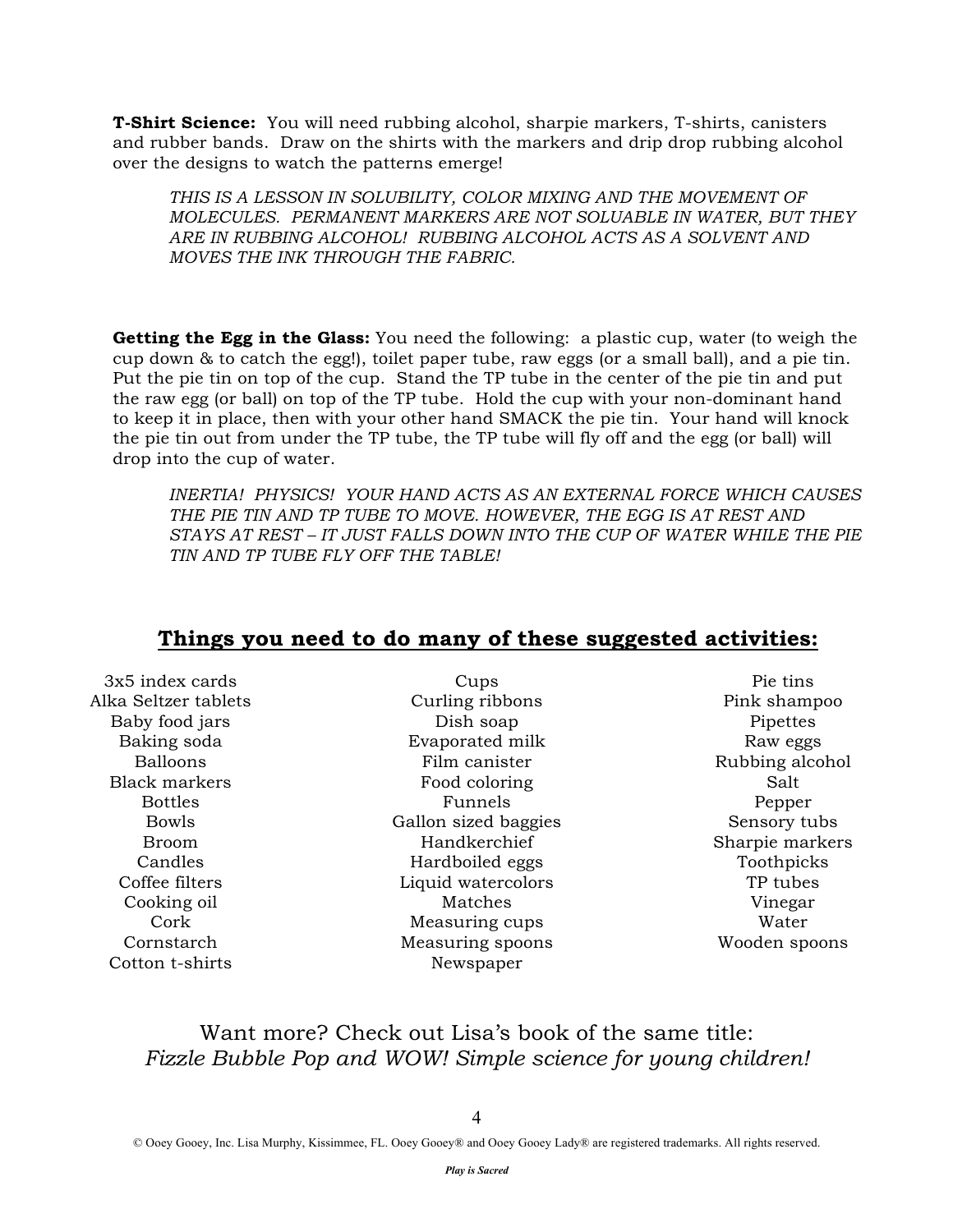

# **STALKERS WELCOME!**

**How to connect with Lisa:**

**Lisa Murphy, M.Ed. Ooey Gooey, Inc. 2802 Eagle Eye Ct. Kissimmee, FL 34746**

**Phone: 800-477-7977** 

**Email: LTAC@ooeygooey.com**

## **Outside North America please call: 1-585-472-9899**

### **WEBSITE: www.ooeygooey.com**

- **Facebook:** "like" the page, Ooey Gooey, Inc.
- **Instagram**: @OoeyGooeyLady
- **Twitter**: @OoeyGooeyLady
- **YouTube:** OoeyGooeyLady
- **Podcast:** "Child Care Bar and Grill" (free wherever you like to listen

### **DVDs and BOOKS: All of Lisa's materials are available from Redleaf Press (800) 423-8309 https://www.redleafpress.org/Search.aspx?k=lisa+murphy**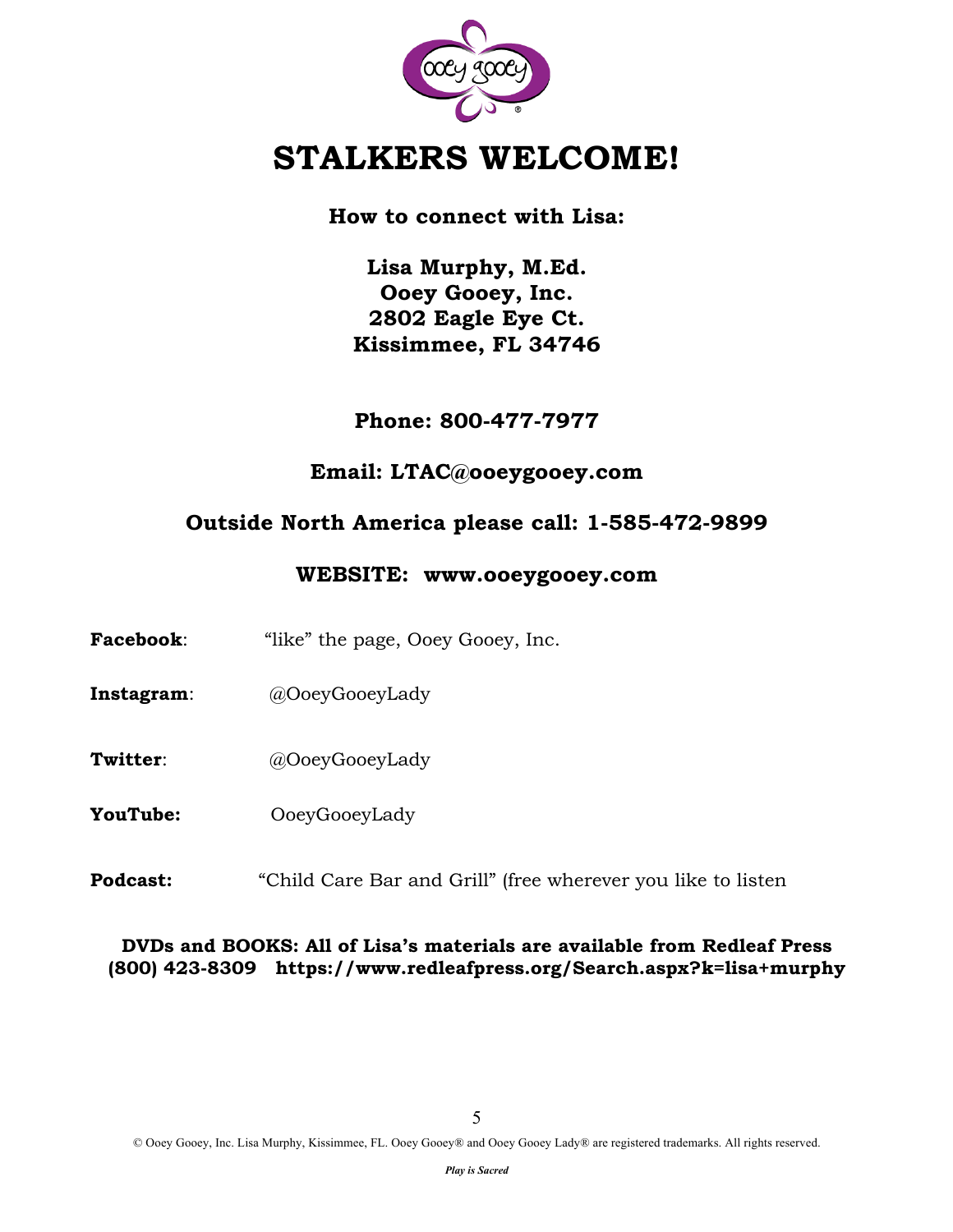

## **Where do they get that stuff??**

**We know there are lots of places to get cool stuff! Here are some suggestions if you aren't sure of where to find certain materials and supplies!**

**Art Supplies:** *www.discountschoolsupply.com www.lakeshorelearning.com* CANADA: *www.teachers.scholarschoice.ca* (800) 265-1095 and *www.wintergreen.ca* (800) 268-1268 **Bubble Wrap** Local packing Supply Stores or try Uline Shipping *https://www.uline.com/BL\_470/Uline-Economy-Air-Bubble* CANADA: *https://www.uline.ca/BL\_470/Uline-Economy-Air-Bubble* **Chalk Spinners** *https://kodokids.com/product/chalk-spinner-blue/* **Coffee Filters** Amazon: search for "18-inch coffee filters" (or larger!) Discount School Supply *www.discountschoolsupply.com* (800) 627-2829 They call them TEXAS FILTERS CANADA: Wintergreen sells them *www.wintergreen.ca* (800) 268-1268

Canadian Restaurant Supply *http://www.crs-online.ca/home.php*

Glue We get our Glue from Discount School Supply (800) 627-2829 *www.discountschoolsupply.com*

> CANADA: *www.teachers.scholarschoice.ca* (800) 265-1095 and *www.wintergreen.ca* (800) 268-1268

**Liquid Watercolor** Discount School Supply *https://www.discountschoolsupply.com/artscrafts/paint-paint-tools/watercolor/colorations-classic-colors-liquid-watercolor-paints-8-oz-- set-of-13/p/117* (800) 627-2829

> CANADA: Scholars Choice sells it ON LINE: *https://www.scholarschoice.ca/8-oz-237ml-colorations-liquidwatercolour-paint.html* Phone: (800) 265-1095